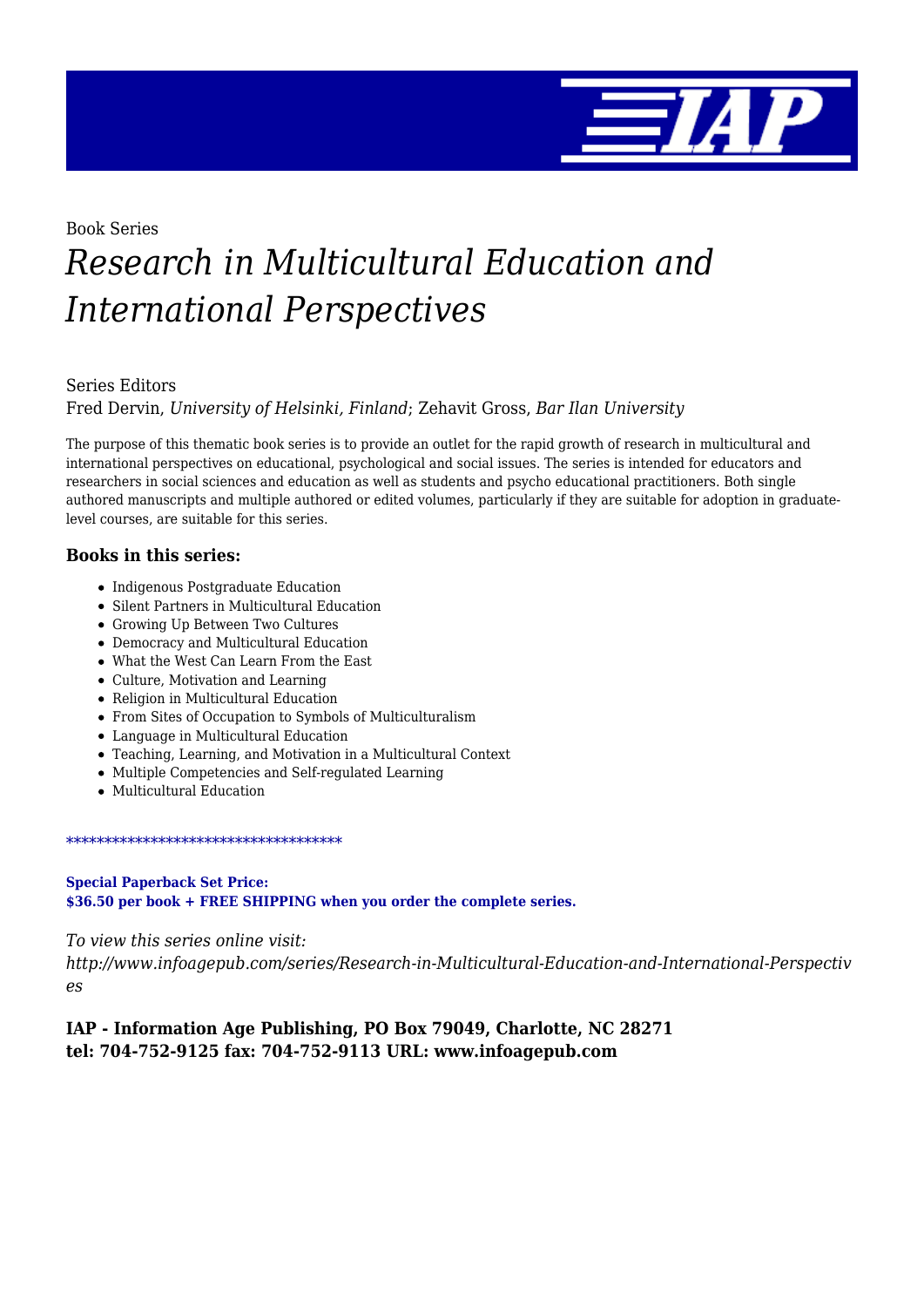

## Indigenous Postgraduate Education Intercultural Perspectives

Karen Trimmer, University of Southern Queensland; Debra Hoven, Athabasca University; Pigga Keskitalo, University of Lapland

2020. Paperback 978-1-64802-109-1 \$45.99. Hardcover 978-1-64802-110-7 \$85.99. eBook 978-1-64802-111-4 \$65.

This book focuses on Indigenous participation in postgraduate education. The collaborating editors, from the contexts of Australian, Canadian and Nordic postgraduate education, have brought together voices of Indigenous postgraduate students and researchers about strategies to support postgraduate education for Indigenous students globally and to promote sustainable solution-focused and change-focused strategies to support Indigenous postgraduate students. The role of higher education institutions in meeting the needs of Indigenous students is considered by contributing scholars, including issues related to postgraduate education pedagogies, flexible learning and technologies. On a more fundamental level the book provides a valuable resource by giving voice to Indigenous postgraduate students themselves who share directly the stories of their experience, their inspirations and difficulties in undertaking postgraduate study. This component of the book gives precedence to the issues most relevant and important to students themselves for consideration by universities and researchers. Bringing the topic and the voices of Indigenous students clearly into the public domain provides a catalyst for discussion of the issues and potential strategies to assist future Indigenous postgraduate students.

This book will assist higher education providers to develop understanding of how Indigenous postgraduate students and researchers negotiate research cultures and agendas that permeate higher education from the past to ensure the experience of postgraduate students is both rich in regard to data to be collected and culturally safe in approach; what connections, gaps and contradictions occur at the intersections between past models of postgraduate study and emerging theories around intercultural perspectives, including the impact of cultural and linguistic differences on Indigenous students' learning experiences; how Indigenous students' and researchers' personal and professional understandings, beliefs and experiences about what typifies knowledge and research or adds value to postgraduate studies are constructed, shared or challenged; and how higher education institutions manage the potential challenges and risks of developing pedagogies to ensure that they give voice and power to Indigenous postgraduate students.

**CONTENTS:** Foreword, *Kaye Price.* Acknowledgements. List of Contributors. **SECTION I: THEORETICAL PERSPECTIVES.** Indigenous Postgraduate Education, *Karen Trimmer, Debra Hoven, and Pigga Keskitalo.* Sa mi Education Challenges in a New Era, *Pigga Keskitalo.* Respect and Challenge: Relational Leadership Through Indigenous Research Postgraduate Supervision, *Michelle M Evans, Annette Gainsford, and Reece George.* Articulating My Own Black History: Success and Inhibiting Factors in an Aboriginal Student's Pathway from Undergraduate to Postgraduate Study, *Graham Akhurst and Katelyn Barney.* Thinking from Another Perspective in an Intercultural Bilingual Teacher Education Program, *Tuija Veintie and Gunilla Holm.* From the Village to a University: A Native in a Context and Brazilian Indigenous Postgraduate Education, *Francisco Apurinã and Pirjo Kristiina Virtanen.* Indigenizing the Higher Degree Research Space: Ampere tyerrtye-areye apurte-irrentye akngerre. Tyerrty-arey-ae antartaremele mwarre anetyeke, (A Place Where People Come Together and Look After Each Other), *Catherine Manathunga, Tracey Bunda, Michael Singh, and Jing Qi.* Indigeneity in the Supervisor-Graduate Student Academic Journey, *Jacqueline Ottmann and Dustin Louie.* We Speak: Indigenous Voices Redefine the Doctoral Experience, *Tracey Bunda, Kathryn Gilbey, Robyn Heckenberg, Raelene Ward, and Aue te Ava.* A Formula for Expanding Consciousness: Reflections on the Story of an Anishinaabeg Man, *Andrew Judge.* **SECTION II: VOICES OF INDIGENOUS POSTGRADUATE STUDENTS.** Indigenous Postgraduate Education: An Aboriginal and Torres Strait Islander Standpoint, *Michael Adams.* Becoming a Sa mi Scholar: Narrating Sa mi Education Researcher's Path, *Pigga Keskitalo.* The Research Higher Degree Journey for Aboriginal Students, *Odette Best, Raelene Ward, Elizabeth Johnston, and Caitlin Easton.* My Journey into the Sa mi Storytelling Tradition, *Hanna Helander.* The Relationships and Connections Behind Three Stories: Aboriginal Students in Higher Degree Research, *Nyssa Murray, Ashleigh Johnstone, Anthony McKnight, Sheelagh Daniels-Mayes, Sam McMahon, and Valerie Harwood.* The Space Between Belonging, *Terralyn McKee.* I Am a Part of Creation: An Anishinaabe Graduate Student. Reflection, *Kimberley Debassige.* Academia and Higher Education: Building Capacity for Indigenous Peoples, *Kajsa Kemi Gjerpe.* Salt Water and Self-Discovery: My Journey, *Linda Wondunna-Foley.* The Voice from Sa mi: Narrative Pathway in Critical Indigenous Educational Research, *Erika Katjaana Sarivaara.* Never Give Up: Language Matters, *Mere Kepa.* My PhD Story: A Lifelong Story of Coincidences, *Torkel Rasmussen.* Afterword: Intercultural Research Must Be Political, *Fred Dervin and Ning Chen.*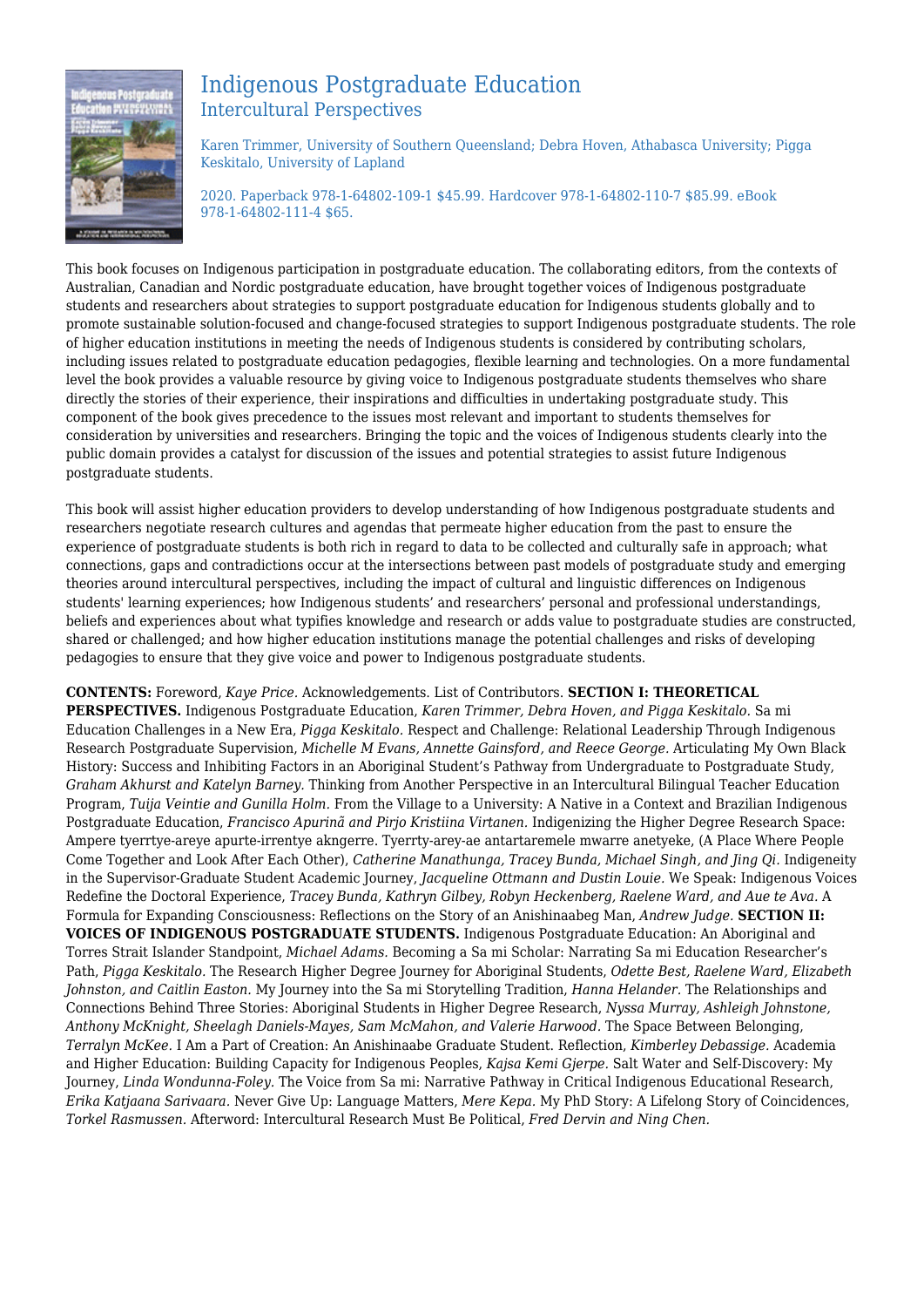

# Silent Partners in Multicultural Education

Tuija Itkonen, University of Helsinki, Finland; Fred Dervin, University of Helsinki, Finland

2017. Paperback 9781681237213 \$45.99. Hardcover 9781681237220 \$85.99. eBook 9781681237237 \$65.

This volume aims to stimulate interest in the under-researched role of silent partners (SPs) in multicultural education. Silent partners include formal and informal places-spaces in schools (e.g. architecture, classroom facilities, libraries, corridors, playgrounds, canteens), objects (e.g. teaching aids, furniture, wall decorations and overall interior design), interactive technologies (use of devices and applications) but also often taken‐for‐granted and not immediately visible patterns of thought, ideologies and assumptions.

People involved in education all engage and work with a number of SPs that contribute to the delivery of curricula, but also to social life and well-being in and out of schools. The way places-spaces, objects and technologies influence the school community's experiences of learning, well-being and social justice is rarely observed and problematised in education hence the adjective 'silent' in the term 'silent partners'.

This book not only fills a significant empirical gap, but it can also inject public debate over future working environments in schools for multicultural education. It will be relevant to both researchers interested in developing their knowledge on these issues from a different perspective but also educators in search of inspiration for multicultural education.

#### Praise for Silent Partners in Multicultural Education:

"How to organize your classroom's configuration in such a manner that all pupils feel welcome and comfortable? While most of those invested in multicultural education focus on the optimization of various linguistic aspects, Itkonen, Dervin and their colleagues give voice to the non‐verbal aspects of education. In this book they elaborate how formal and informal places‐spaces in schools can unintentionally reflect ideologies and cultural assumptions. They illustrate this perspective with telling examples that come from what is widely perceived as one of the best educational systems in the world. This book is an important, innovative contribution to the question of inclusion of all pupils in our school systems. It provides an eye‐opening perspective to researchers in the field, teachers, principals and stakeholders willing to work for social justice in their schools". ~ Emmanuelle Le Pichon, *Vorstman, Researcher and Assistant Professor, Languages, Literature and Communication Department, Utrecht Institute of Linguistics*

"Congratulations are in order for this ground breaking and significant book. As the editors and authors convey convincingly and often poignantly, multicultural education is an increasingly politicised phenomenon that needs all the friends and allies that it can garner. The book's coverage of silent partners in education ‐ objects and technologies operating in specific places and spaces ‐ is therefore timely. Yet, as the book also highlights, these silent partners can exert negative power as well as positive influence on educational outcomes. The book presents a compelling account of the fundamental ambivalence framing these partners and formal educational provision more broadly. Rendering these silent educational partners visible and open to scrutiny is a significant scholarly achievement by the Education for Diversities Research Group in the Department of Teacher Education at the University of Helsinki, Finland, building on their welldeserved reputation for exploring the implicit and tacit and yet impactful dimensions of intercultural education and understanding. The book is appropriately diverse and inclusive in its concerns, with attention being directed at education in Finland, France, and the United States. Likewise the coverage traverses international and national schools, higher education, teacher education and productive methodologies for researching silent partners. This innovative and thoughtprovoking volume is highly recommended for its originality in helping us to see education for diversities in a new and powerful light." ~ Patrick Alan Danaher, *Professor in Educational Research in the School of Linguistics, Adult and Specialist Education, Associate Dean (Research and Research Training) in the Faculty of Business, Education, Law and Arts, Toowoomba campus of the University of Southern Queensland, Australia; Adjunct Professor in the School of Education and the Arts, Central Queensland University, Australia.*

"Silent partners do not only reflect the ways we conceive of education but they also influence our practices as educators. Being silent, they are often taken for granted. The strength of this book lies in its critical questioning of the notion of silent partners. The chapters enlighten about the untold and the effects they have in an educational environment. The readers, especially in the fields of education and social justice, will definitely acquire a more sensitive perception of how silent partners affect our approaches to multicultural education." ~ Dr. Regis Machart, *Senior Lecturer, Universiti Putra Malaysia; Adjunct Professor, University of Helsinki, Finland*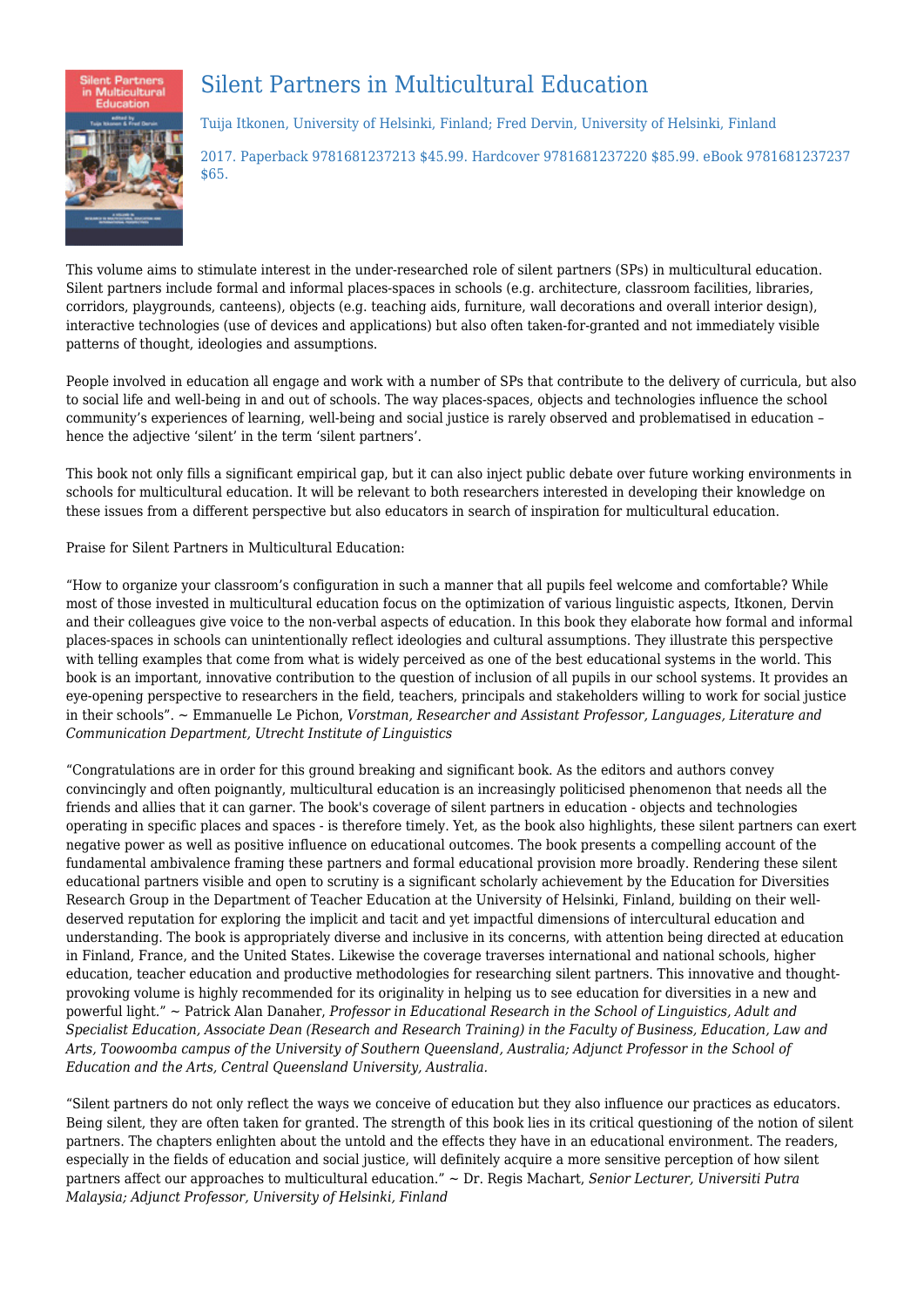**CONTENTS:** Foreword, *Silvia Sasot.* Introduction, *Fred Dervin and Tuija Itkonen.* **SECTION I: THEORETICAL AND METHODOLOGICAL UNDERPINNINGS.** Reading the World as Texts: Intertextuality in Theory and Practice for (Art) Education, *Martina Paatela‐Nieminen and Tuija Itkonen.* Analyzing Curricula Documents: A Model for Understanding and Cultivating School Subjects, and One's Subjectivity, *Liisa Hakala and Tiina Kujala.* **SECTION II: UNCOVERING THE ROLES OF SILENT PARTNERS.** Constructing Norms and Silences on Power Issues Related to Diversities Displayed in School Spaces: Analysis of Schools in Finland and the United States, *Anna‐Leena Riitaoja, Etta Kralovec, Heidi Layne, Haiqin Liu, Rick Orozco, and Heini Paavola.* Poblano High School: Signifying the Possibilities of Silent Partners, *Richard A. Orozco.* "That Makes Us Very Unique:" A Closer Look to the Institutional Habitus of Two International Schools in Finland and France, *Saija Benjamin and Amin Alemanji.* The Quest for the International Campus: Where the Silent Reality Meets the Loud Fantasy? *Anu Härkönen, Mika Launikari, and Fred Dervin.* **SECTION III: PUSHING THE POSSIBILITIES OFFERED BY SILENT PARTNERS.** GET OUT! Developing Pedagogical Practice for Extended Learning Spaces in Intercultural Education, *Hanna Posti‐Ahokas, Hille Janhonen‐Abruquah, and Rita Johnson Longfor.* Beyond a "Starless Midnight of Racism?" A Review and Critique of Antiracism Apps, *Aminkeng A. Alemanji and Fred Dervin.* About the Authors.



## Growing Up Between Two Cultures Issues and problems of Muslim children

Farideh Salili, The University of Hong Kong; Rumjahn Hoosain, The University of Hong Kong

2014. Paperback 9781623966195 \$45.99. Hardcover 9781623966201 \$85.99. eBook 9781623966218 \$65.

This volume deals with social, emotional and educational issues of Muslim children growing up in a Western country. It aims at shedding light on factors that contribute to the successful adjustment of these immigrant children and ways of helping them to adjust to the new life in their new country.

**CONTENTS:** Preface. **PART I: INTRODUCTION.** Growing up Between Two Cultures: Issues and Problems of Muslim Children, *Farideh Salili and Rumjahn Hoosain.* **PART II: DEMOGRAPHIC CHARACTERISTICS AND ACCULTURATION ISSUES.** Raising Children and Teens of Middle Eastern Born Parents in United States: Transformative Perspective of Intercultural Competency, *Kathleen P. King, Heba Abuzayyad-Nuseibeh, and Hasan Nuseibeh.* Extent of Acculturation Experiences Among High School Muslim Students in the United States, *Shifa Podikunju-Hussain.* Understanding the Cultural Capital of Learners of Muslim Descent, *Myra Daniel.* **PART III: ISSUES RELATED TO THE IDENTITY FORMATION OF THE MUSLIM CHILDREN.** American Muslim Identity: Negotiating the Ummah and the American Public School System, *Lesliee Antonette and Lara Taboun.* The Personal Aspirations and Cherished Ideals of Muslim Adolescents Living in Norway and Singapore, *Deborah A. Stiles and Osman Ozturgut.* Trying to Fit In: Ismaili Youth Identity in Post-9/11 Canada, *Hafiz Printer.* **PART IV: THE ROLE OF GENDER IN ACCULTURATION AND IDENTITY FORMATION.** Discourse on Equity and Social Justice in a Muslim High School in Israel: A Case Study, *Khalid Arar.* Gender, Islam, and Refugee Status: Possibilities for Negotiating Hybrid Identities and Contesting Boundaries in Digital Spaces, *Delila Omerbasic.* Stepping in and out of Worlds: Bosnian Muslim Girls' Narratives About Cultural, and Religious Identity Construction, *Lisa Hoffman.* **PART V: EXPERIENCES OF MUSLIM YOUTHS GROWING UP IN A NON-MUSLIM COUNTRY.** The Strengths and Skills of Children: Self-Discriptions of Somali and Local Australian Children, *Agnes E. Dodds, Nadia Albert, and Jeanette A. Lawrence.* Religiosity and Happiness of American-Muslim Youths: An Empirical Study of Faith Maturity and Subjective Well-Being, *Chang-Ho Ji.* "That's Not What I Want for My Children": Islamic Schools as a Parental Response to Childhood Experiences of Mainstream British Schooling, *Farah Ahmed.* Author Index. Subject Index. About the Authors.



# Democracy and Multicultural Education

Farideh Salili, The University of Hong Kong; Rumjahn Hoosain, The University of Hong Kong

2010. Paperback 978-1-60752-422-9 \$45.99. Hardcover 978-1-60752-423-6 \$85.99. eBook 9781607524243 \$65.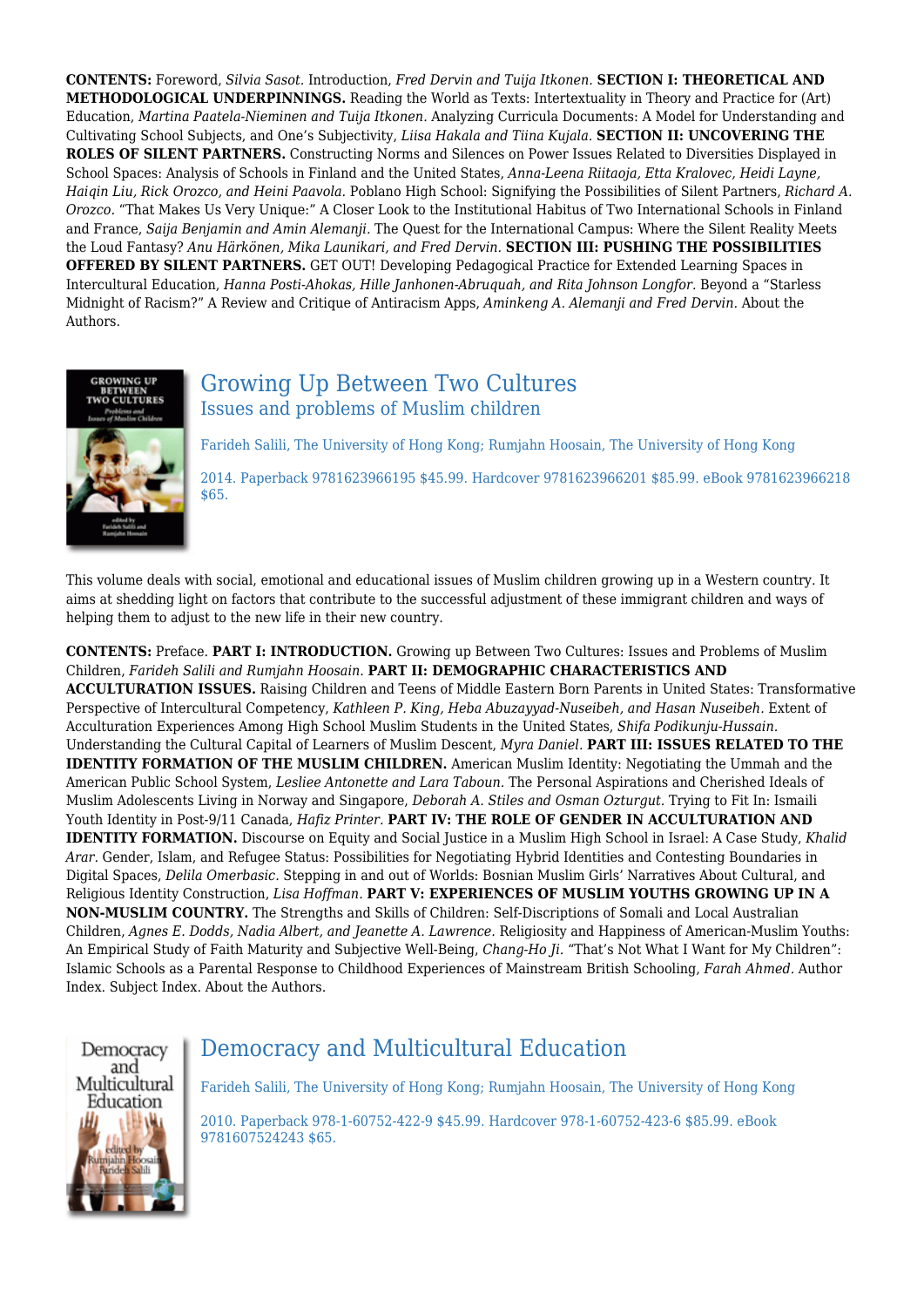Democratic political systems and the democratic way of life is aspired by most people around the world. Democracy is considered to be morally superior to other forms of political systems as it aspires to secure civil liberties, human rights, social justice and equality before the law for everyone regardless of their gender, culture, religion and national origin. Enshrined in democracy is separation of religion and state, fair and competitive elections of leaders according to a country's constitution which in turn is based on democratic ideals. Democracy aspires for people of different backgrounds to live together with their differences intact, but all contributing towards a better life for all.

In today's increasingly pluralistic societies many people of different cultural and national backgrounds are brought together. Many have migrated from countries with autocratic political systems. Some with religions that require them to behave in different way, others with cultures teaching them values of harmony, collectivism and conformity as opposed to the culture of their host country emphasizing individualism and cherishing differences. Hence, in multicultural societies development of pluralistic democracy, a democracy which includes respect for diversity is essential.

A truly multicultural education which is based on the assumption that different cultures will be equally represented in education goes a long way towards education for democratic citizenship. Such an education would make students aware of issues of human rights and justice and encourage them to define their own values and ways in which they could contribute to a better world. The aim of this volume is to provide a forum for discussion of how multiple social perspectives and personal values can be brought together on common grounds around matters related to democracy. Contributions from research, and scholarly theoretical work as well as presentation of existing creative models of democracy education will be included. Authors from the major democracies will comment on the models and practice of multicultural education in their respective countries, to facilitate discussion and learning from each others' experiences.

**CONTENTS:** Preface. **PART I: INTRODUCTION.** Democracy and Multicultural Education, *Rumjahn Hoosain and Farideh Salili.* **PART II: CONCEPTUAL AND THEORETICAL ISSUES.** Diversity, Group Identity, and Citizenship Education in a Global Age, *James A. Banks.* Human Rights, Social Justice, Pluralism, and Multicultural Democratic Education, *Melissa L. Gibson and Carl A. Grant.* A National Overview of the Status of Ethnos Relations in the Urban United States, *Mario E. Castanda, Ardel M. Broadbent and Baokim Coleman.* Seeking Democracy in American Schools: Countering Epistemic Violence through Revolutionary Critical Pedagogy, *Jean Ryoo and Peter McLaren.* **PART III: METHODS OF TEACHING IN MULTICULTURAL EDUCATION.** Multicultural Education, Critical Race Theory, and Teacher Education, *Arlette Ingram Willis and Christina Passos DeNicolo.* Critical Teaching of History: Toward a Human Rights Agenda for Pre- and In-Service Teacher Education, *Jenice L. View.* The Changing Face of Diversity through the Eyes of Urban Teachers, *Joan Sabrina Mims-Cox.* **PART IV: TEACHER EDUCATION.** Teaching Students How to Live in a Democracy, *David W. Johnson and Roger T. Johnson.* Using the Process of Cultural Reciprocity to Create Multicultural Democratic Classrooms, *Monimalika Day, Elizabeth K. DeMulder and Stacia M. Stribling.* Utilizing a Community Cultural Wealth Model to Explore Parental Engagement During the Transition Into U.S. Urban High Schools, *Robert Cooper, Pedro E. Nava, and Cheong R. Huh.* **PART V: OTHER COUNTRIES.** Enacting Democratic Pedagogy in Two International Schools, *Theresa Alviar-Martin and Ellen L. Usher.* Teacher Negotiating Discourse of Equity and Social Justice in Policy and Practice: A New Zealand Perspective, *Rachel Patrick.* Unresolved Contradictions: Australian Multicultural, Social Justice and Pedagogy within the Context of Critical Democratic Spaces, *Nado Aveling.*



#### What the West Can Learn From the East Asian Perspectives on the Psychology of Learning and Motivation

Oon Seng Tan, National Institute of Education, Nanyang Technological University Singapore; Dennis M. McInerney, The Education University of Hong Kong; Gregory Arief D. Liem, University of Sydney; Ai-Girl Tan, National Institute of Education, Nanyang Technological University Singapore

2008. Paperback 978-1-59311-987-4 \$45.99. Hardcover 978-1-59311-988-1 \$85.99. eBook 9781607529989 \$65.

Education, East and West, is today mostly Western in orientation. Asian perspectives remain relatively unrepresented in curricula, pedagogy and administrative structures. This volume has brought together authors researching in Asia who redress this imbalance and describe what the West can learn from the East. Topics covered include conceptions of and approaches to effective learning and teaching, self-regulated learning, perceived causes of success and failure, valuing of education, peer influences and classroom behavior, creativity, teacher commitment, class size, motivation, future goals, and other influences on effective learning. Shared insights from the research and theorizing presented should provide a fascinating perspectives for educators and administrators charged with providing cutting-edge, research-based educational best practices in diverse cultural and social environments internationally.

**CONTENTS:** West-East and East-West Learning: Some Psychological and Cultural Insights, *Oon Seng Tan, Dennis M. McInerney, Arief D. Liem, and Ai-Girl Tan.* Teaching Creativity as a Demand-Led Competency, *Elena L. Grigorenko and Mei*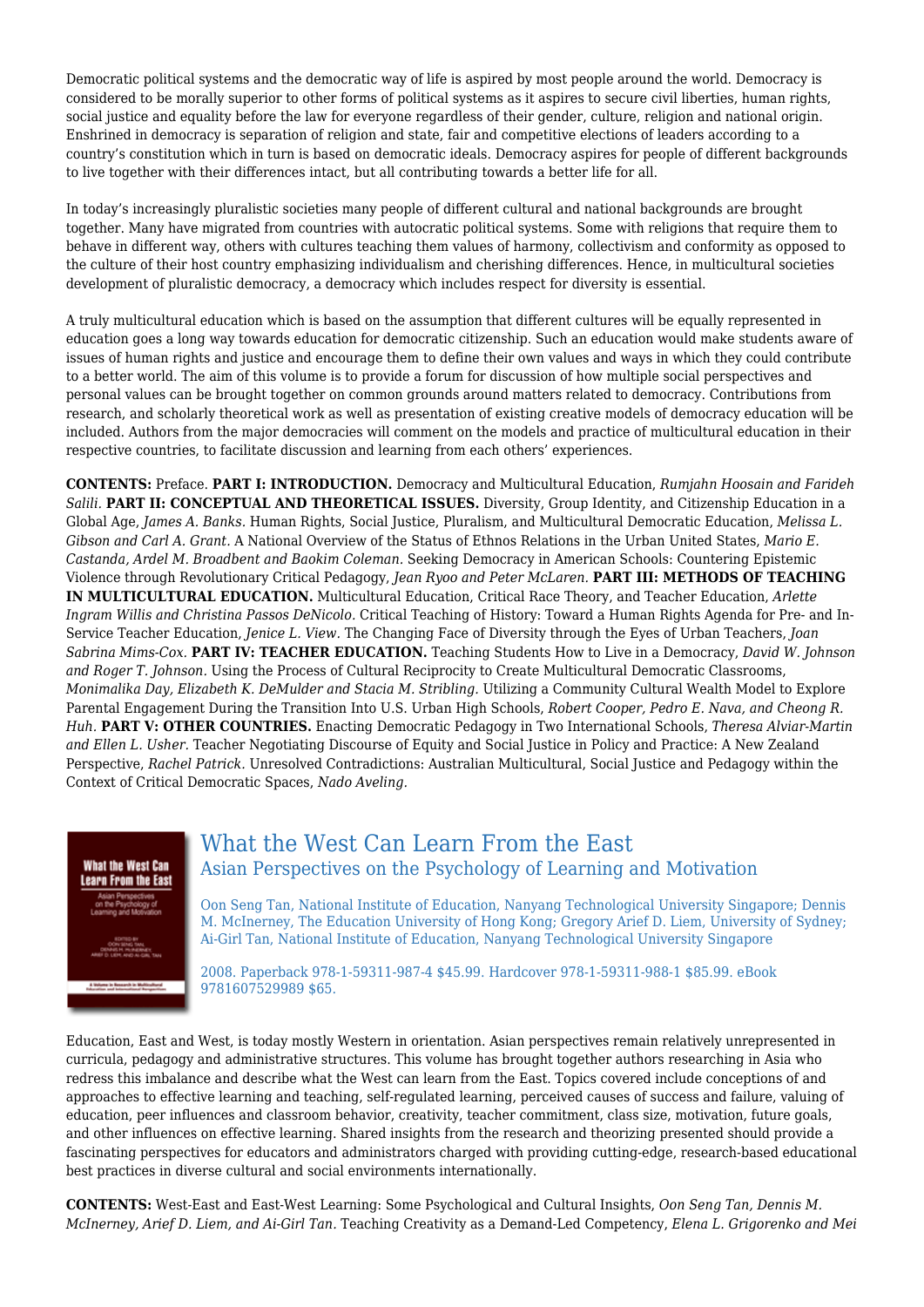*Tan.* Western Influences on the East, Eastern Influences on the West: Lessons for the East and West, *Julian G. Elliott and Nguyen Phuong-Mai.* Western Educational Research: A Basic for Educational Reforms in Asia? *David A. Watkins.* Ability Versus Effort: Perceptions of Students From the East and from the West, *Alexander S. Yeung and Anton Yeung.* Cross-Cultural Views of Teacher Commitment in Malaysia: Their Nature and Their Effects, *Nordin Abd Razak, I Gusti Ngurah Darmawan, and John P. Keeves.* In the Students' Own Words: Etic and Emic Conceptual Analyses of Why and How Students Learn, *Arief D. Liem, Elizabeth Nair, Allan B. I. Bernardo, and Paulus H. Prasetya.* Filipino Adolescent Students' Conceptions of Learning Goals, *Allan B. I. Bernardo, Maria Guadalupe C. Salanga, and Karla Marie C. Aguas.* Motivational and Self-Goals of Female Students in Contemporary Japan, *Dexter Da Silva and Dennis M. McInerney.* Motivation, Attribution of Academic Experiences, and Achievement Among Arab Students Within a Sociocultural Context, *Maher M. Abu-Hilal.* Cross-Cultural Validation of Self-Regulated Learning in Singapore, *Jerome I. Rotgans and Henk G. Schmidt.* Future Goals and Self-Regulated Learning Among Singaporean Chinese Students: The Mediating Role of the Utility Values of Schooling, Academic Self-Concept, and Academic Motivation, *Dennis M. McInerney, Arief D. Liem, Yasmin P. Y. Ortiga, Jie Qi Lee, and Adelaine. S. Manzano.* Role of Fieldwork in Humanities and Social Studies Education, *Chew Hung Chang and Giok Ling Ooi.*



## Culture, Motivation and Learning A Multicultural Perspective

Rumjahn Hoosain, The University of Hong Kong; Farideh Salili, The University of Hong Kong

2007. Paperback 978-1-59311-698-9 \$45.99. Hardcover 978-1-59311-699-6 \$85.99. eBook 9781607526018 \$65.

The influence of culture on learning and motivation has been the topic of much research in recent years. Educational and psychological researchers are now aware that the findings of their studies may not apply to other cultures, and that in this age of globalization and multiculturalism it is very important to examine the applicability of psychoeducational constructs to other cultures. Understanding learning and motivational characteristics of students of diverse backgrounds will enable educators to develop appropriate curriculum and teaching strategies to motivate these students.

The aim of this book is to present research findings and views of scholars and researchers in the field of motivation and learning, from a multicultural and international perspective. Educators and scholars from different parts of the world have examined recent learning and motivation theories in different cultural contexts in order to explore the dynamics of sociocultural processes affecting student motivation. Others have focused on teaching and learning strategies that are known to be effective with culturally diverse students.

**CONTENTS: List of Contributors. Preface. Introduction.** Culture, Motivation And Learning: A Multicultural Perspective, *Farideh Salili and Rumjahn Hoosain.* **Part I: Cultural Influence On Learning Motivation.** Culturalizing Educational Psychology, *Frank Pajares.* Cultural Interpretations Of Achievement Motivation: A Situated Perspective, *Revathy Kumar and Martin L. Maehr.* **Part II: Achievement Motivation And Goal Theories.** Expectancy and Value as Predictors of Chinese Achievement Goal Orientation, *Irene T. Ho, Kit-Tai Hau, and Farideh Salili.* Culture and Motivation to Learn: Exploring the Generalizability of Achievement Goal Theory, *Akane Zusho and Hyacinth Njoku.* Perception of Learning Conditions and the Quality of Cooperative Learning, *Monique Boekaerts and Daphne Hijzen.* Is Mastery Orientation Always Beneficial for Learning? *Anastasia Efklides and Fotini Dina.* Personal Investment, Culture and Learning: Insights Into the Most Salient Influences On School Achievement Across Cultural Groups, *Dennis M McInerney.* **PART III: Cooperative/Competitive Learning.** Understanding The Effect Of Culture On The Pursuit Of Multiple Goals, Learning Through Collaboration: Is There A Multicultural Perspective? *Alison F Garton.* The Nature Of Competition: The Views of Students From Three Regions of The People's Republic Of China, *David Watkins.* Competition and Cooperation In Schools: An English, Hungarian and Slovenian Comparison, *Márta Fülöp, Alistair Ross, Marjanca Pergar Kuscer, and Cveta Razdevsek Pucko.* **Part IV: School Climate, Group Membership And Achievement.** Racial Identity and Academic Motivation Among African American Adolescents: Considerations of Racial Identity and Context, *Deborah Rivas and Tabbye Chavous.* Achievement Motivation Among African American College Students At Predominantly White Institutions: Risk And Protective Processes Related To Group Identity and Contextual Experiences, *Tabbye Chavous, LaToya Branch, Courtney Cogburn, Tiffany Griffin, Jennifer Maddo and Robert Sellers.* High School Students' Engagement in School: Understanding the Relationship to School Context and Students Expectations, *Cynthia Hudley and Annette M. Daoud.*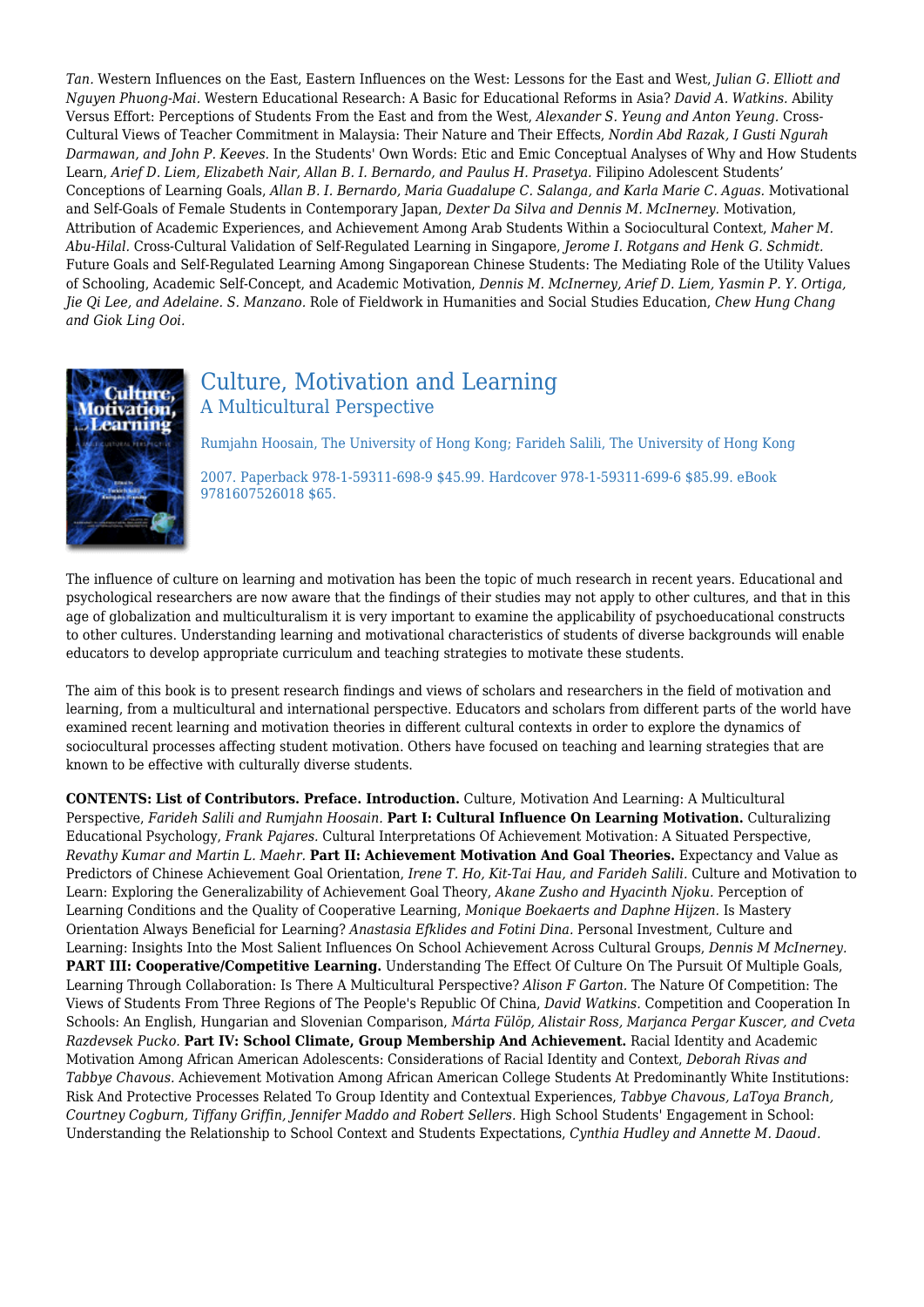# Religion in Multicultural Education



Rumjahn Hoosain, The University of Hong Kong; Farideh Salili, The University of Hong Kong

2006. Paperback 1-59311-489-3 978-1-59311-489-3 \$45.99. Hardcover 1-59311-490-7 978-1-59311-490-9 \$85.99. eBook 9781607527213 \$65.

The National Association for Multicultural Education in Washington, D.C., listed a number of issues that the school curriculum should address with reference to multicultural education, including racism, sexism, classism, linguicism, ablism, ageism, heterosexism, and religious intolerance. It is noteworthy that of all these issues, religion is about the only one that throughout history people are willing to die for, although whether what is at issue is really religion or other things such as territory is another matter. It is also interesting that all the others have isms in their names but religious issues are characterized by intolerance. Perhaps we should try to understand this intolerance and look at what steps might help to alleviate it.

However, while intolerance might seem a simple thing, understanding what is behind it and how it plays such a crucial role in religion requires what we refer to in the Introduction chapter as a multifaceted approach at multiple levels. It is not enough just to try to dispel stereotypes of followers of other religions, or to point out commonalities in world religions. We should, for example, try to understand and appreciate how adherents of other religions try to answer questions regarding their adaptation to the contemporary environment. It is through understanding how different religions coexist side by side at various levels that we truly come to learn about religion in multicultural education.

**CONTENTS:** Preface. Introduction: Dimensions of Religion in Multicultural Education, *Rumjahn Hoosain and Farideh Salili.* The Other/Neighbor in World Religions: An Exploration from a Multicltural Education Perspective, *H.S. Wilson.* Islamic Philosophy of Education and Western Islamic Schools: Points of Tension, *Michael S. Merry.* Religious Diversity in Western Canadian Education: Presumptions, Provisions, Practices, and Possibilities, *Kimberly Franklin and Harro Van Brummelen.* Buddhism, Cultural Democracy, and Multicultural Education, *Gerald W. Fry.* Religious Right and "The Right Religion": Multicultural and Educational Impacts, *Cesar Rossatto and Elaine Hampton.* Religious Education and Dialogue with the Religious Other in the Latina Community, *Elizabeth Conde-Frazier.* Unburning the Cross—Lifting the Veil on Christian Privilege and White Supermacy in the United States and Abroad: Building Multicultural Understanding of Religion, Spitituality, Faith, and Secularity in Educational and Workplace Settings, *Christine Clark.* Perspectives and Experiences Working with Religious Issues in U.S. Schools and Society, *Binaya Subedi, Merry M. Merryfield, Khadar Bashir-Ali, and Elvan Gunel.* Blessed Communion: Antiracism, Cultural Competence, and Theological Education in the United States, *Sheryl A. Kujawa-Holbrook.* Reconsidering Moderate Secularism: Constructing a Language of Possibility for Religion in Public Education, *Barbara K. Curry and Neil O. Houser.* About the Contributors.



## From Sites of Occupation to Symbols of Multiculturalism Re-Conceptualizing Minority Education in Post-Soviet Latvia

Iveta Silova, College of Education, Lehigh University

2006. Paperback 1-59311-461-3 978-1-59311-461-9 \$45.99. Hardcover 1-59311-462-1 978-1-59311-462-6 \$85.99. eBook 9781607527770 \$65.

Rarely do we find books in educational research that are both thick in context and rich in theory. Usually books emphasize one over the other. Authors that engage in thick descriptions tend to fall short of explaining what larger theoretical issue their case stands for. Vice versa, authors who make a case for a particular theory do not always describe their case in sufficient detail. From Sites to Occupation to Symbols of Multiculturalism is a remarkable exception. The book is a major break-through in case study methodology, multiculturalism and policy borrowing/lending research.

The book investigates a puzzle: how is it that one and the same system, the system of separate schooling for Latvian and Russian speakers, is seen as a site of occupation during one period (1987-1990) and as a symbol of multiculturalism in the next (1991-1999)? The system has stayed in place, but the meaning attached to it has been completely inverted. Is cultural change without structural change possible? Does it mean that the dual school system has become anachronistic, and will eventually disappear in light of the cultural changes of the past decade? The book is the story of a great metamorphosis of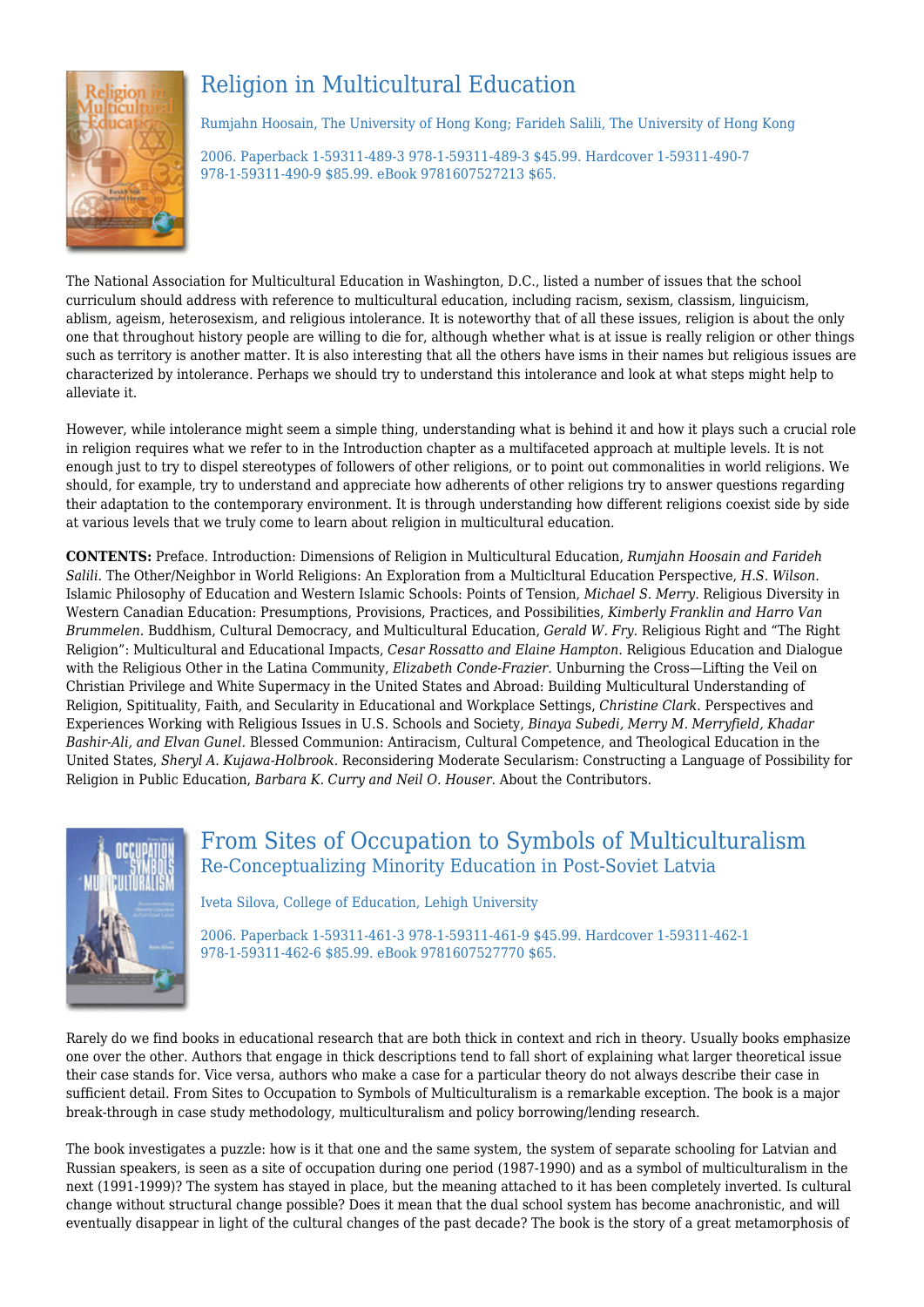one and the same system of separate schooling that, at first unbelievable, gradually makes sense.

**CONTENTS:** List of Acronyms. List of Tables. List of Figures. Foreword, Gita Steiner-Khamsi. Acknowledgments. Introduction: Between The (Soviet) Past and The (Western) Future: Education Reform During Political Transformation. **Chapter 1:** Legacies of the Past: The Historical Context of Minority Education Reform. **Chapter 2:** Re-Creating European "Space" in Latvian Education. **Chapter 3:** The New Meanings of Minority Education During the Transition Period: Global Pressures, Local Politics, and Conceptual Disputes. **Chapter 4:** Institutionalizing Integration in Education Policy and Practice: Rebellion Under the Radar. **Chapter 5:** Education Reform at a Crossroads: Broken Promises, Lost Opportunities. Conclusion: Reconciling International Pressures with Domestic Politics: The "National Problem" Re-Conceptualized.



# Language in Multicultural Education

Rumjahn Hoosain, The University of Hong Kong; Farideh Salili, The University of Hong Kong

2005. Paperback 1-59311-251-3 978-1-59311-251-6 \$45.99. Hardcover 1-59311-252-1 978-1-59311-252-3 \$85.99. eBook 9781607525035 \$65.

Many books on multicultural education focus on a country and provide indepth discussion of issues pertinent to that country at the time. Alternately, understanding of multicultural education is sought through comparison between a society of special interest and a reference society, often the United States. An interesting recent example is Constructing Multicultural Education in a Diverse Society by Ilghiz Sinagatullin (2003), drawing on the author's knowledge of Russia and more particularly the Republic of Bashkortostan, itself an ethnically and culturally diverse part of Russia. The approach taken in this volume is to focus on an aspect of diversity, and look at its ramifications across the world. This provides an understanding of the nature of multicultural education itself, as well as insights into local issues through the experience of other places.

**CONTENTS:** English And/or Mother-tongue Instruction: Ambivalence In Post-apartheid South Africa, *Victoria J. Baker.* Understanding The Power Of Words In Multicultural Education And Interactions, *Festus E. Obiakor and Darren J. Smith.* Linguistic And Cultural Heterogeneity In The Classroom: Canada And Beyond, *John Edwards.* Follow-up Study Of Middle School Two-way Students: Language Proficiency, Achievement And Attitudes, *Kathryn J. Lindholm-leary and Annette Ferrante.* Second Language Teaching For Multilingualism And Multiculturalism: Politics, Challenges, And Possibilities, *Ryuko Kubota.* Fostering Equity Curriculum And Pedagogy: Educating Students With Dialectical Variations, *Laurel M. Garrick Duhaney.* Complexity Of Language Issues In School Desegregation: Case Studies Of Latino Students In The U.S. And Roma Students In Bulgaria, *Susan Roberta Katz, Hristo Kyuchukov, and Kevin J. Graziano.* Children As Language Brokers: A Narrative Of The Recollections Of College Students, *Terii L. De Ment, Raymond Buriel and Christina M. Villanueva.* "A L'école On Parle Français": Second Language Acquisition And The Creation Of Community In A Multiethnic Montreal Kindergarten, *Mela Sarkar.* Language Culture And Schooling In The US, *E. Garcia.* The Effects Of Medium Of Instruction On Students' Motivational Orientation And Learning Strategies, *Farideh Salili and Amy Tsui.*



## Teaching, Learning, and Motivation in a Multicultural Context

Rumjahn Hoosain, The University of Hong Kong; Farideh Salili, The University of Hong Kong

2003. Paperback 1-931576-94-7 978-1-931576-94-9 \$45.99. Hardcover 1-931576-95-5 978-1-931576-95-6 \$85.99. eBook 9781607527930 \$65.

The volume 3 of this series is designed to present educators with current research and emerging issues in teaching, learning and motivation in a multicultural context. The book is separated into four sections. In the introduction section we have outlined some of the current issues and recent thoughts about the nature of learning, teaching, and school reforms from a multicultural perspective.

**CONTENTS:** PREFACE. ACKNOWLEDGEMENTS. INTRODUCTION. MULTICULTURAL EDUCATION: ISSUES IN TEACHING, LEARNING, AND MOTIVATION *Farideh Salili and Rumjahn Hoosain* THEORETICAL AND METHODLOGICAL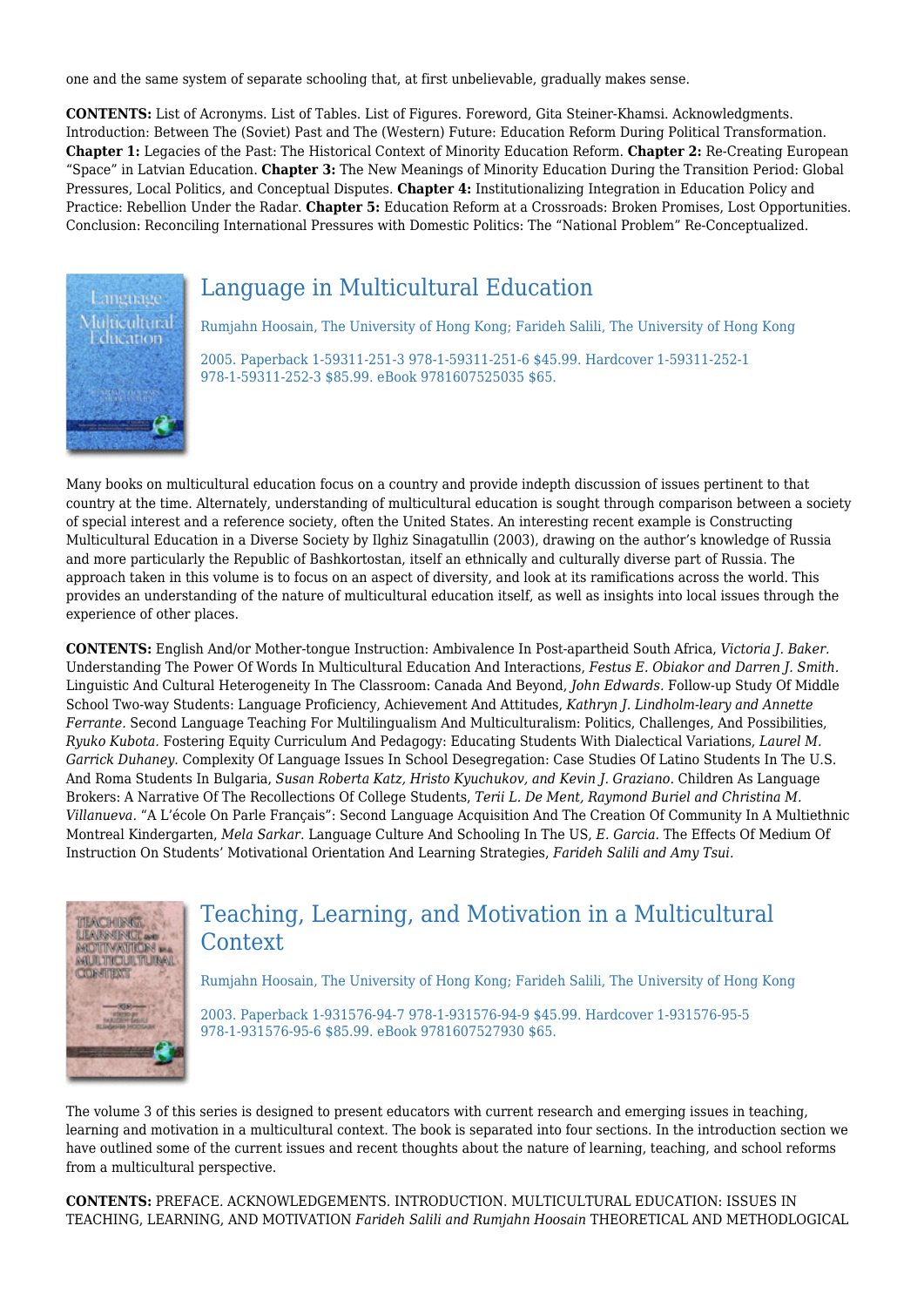PERSPECTIVES: ISSUES AND APPLICATIONS IN MULTICULTURAL EDUCATION. HOW DO STUDENTS FROM DIFFERENT CULTURES MOTIVATE THEMSELVES FOR ACADEMIC LEARNING *Monique Boekaerts* A PROCESS-ORIENTED APPROACH TO CULTURE: THEORETICAL AND METHODOLOGICAL ISSUES IN THE STUDY OF CULTURE AND MOTIVATION *Akane Zusho and Paul Pintrich* CULTURE, ATTRIBUTION PROCESSES, AND CONFLICT IN MULTICULTURAL EDUCATIONAL SETTINGS *Hector Betancourt and Gangaw Zaw* A MOTIVATION INTERVENTION FOR AT-RISK YOUTHS *Sandra Graham and April Z. Taylor* CROSS-CULTURAL VALIDATION OF SELF-CONCEPT MEASURES AND THEORETICAL MODELD IN THE CHINESE CONTEXT *Chit-Kwong Kong, Kit-Tai Hau, and Herbert W. Marsh* DOES KNOWLEDGE EXIST IF NOBODY KNOWS ABOUT IT? *Márta Fülöp and Ference Marton* MULTICULTURAL PERSPECTIVES ON TEACHING AND TEACHER EDUCATION PROGRAM DIFFERENCES IN VALUES TEACHING IN TEACHER EDUCATION PROGRAMS:CANADA, MEXICO, AND THE UNITED STATES *Ratna Ghosh, Norma Tarrow, and Aurora Elizondo* MULTICULTURALISM IN NEW SOUTH WALES AUSTRALIA - A RETROSPECTIVE AND PROSPECTIVE VIEW *Valentina McInerney and Dennis McInerney* TEACHING IN HIGHER EDUCATION: INTERNATIONAL INITIATIVES PROMOTING QUALITY AND VALUE *Alenoush Saroyan and Marian Jazvac* TEACHER THINKING AND PRACTICE FROM A CHINESE CULTURAL PERSPECTIVE: LESSONS FROM EAST AND WEST *David Watkins* SUCCESS AND FAILURE IN MULTICULTURAL SETTINGS EDUCATION ACHIEVEMENT IN A MULTICULTURAL CONTEXT: DIVERSE DEMOGRAPHICS WITH SHARED FAMILY VALUES: PROFILE ANALYSIS OF U.S. PRESIDENTIAL SCHOLARS*Oliver C.S. Tzang* THE MAKING OF SCHOOL SUCCESS AND FAILURE: THE CASE OF THE NEW IMMIGRANT STUDENTS FROM MAINLAND CHINA *Benjamin K.P. Leung* WHAT DOES LABELING DO TO STEREOTYPING? BEYOND PROTOTYPES AND COGNITIVE ECONOMY *Takashi Yamauchi and Kevin D. McGuire* MANAGING STIGMA: DISIDENTIFICATION FROM THE ACADEMIC DOMAIN *Colette van Laar and Belle Derks.*



### Multiple Competencies and Self-regulated Learning Implications for Multicultural Education

Chi-yue Chiu, The University of Hong Kong; Ying-yi Hong, The University of Hong Kong; Farideh Salili, The University of Hong Kong

2002. Paperback 1-930608-92-6 978-1-930608-92-4 \$45.99. Hardcover 1-930608-93-4 978-1-930608-93-1 \$85.99. eBook 9781607526865 \$65.

Although cultural diversity in classrooms is hardly a new phenomenon, its influences on teaching and learning are increasingly discussed. Cultural diversity could lead to better learning and democracy outcomes. However, it also poses challenges for educators and schools. For example, research has revealed marked cultural differences in motivation, learning attitudes, thinking styles and school achievement. Attempts have been made to assure teaching and learning quality by designing standardized curricula and giving standardized tests. However, it is questionable whether standardized tests could capture the diverse aptitudes and skills students with different cultural experiences bring to the classroom. It is also question-able whether a standardized curriculum would lead to positive learningoutcomes for all.

In 1998, we convened a conference in the University of Hong Kong, and invited experts from different parts of globe to discuss how to apply psychology to enhance learning and teaching quality. Probably because of the cultural diversity of the conference participants, multicultural education emerged as one of the dominant themes in the conference. For example, in the Opening Address, Robert Sternberg argued for the importance of cultural sensitivity in ability testing. In another keynote address, Martin Maehr discussed the implications of motivation research for designing an optimal achievement environment for culturally diverse students. Professor Sternberg's paper is included in this volume, and Professor Maehr's article was published in a previous volume we edited (Student Motivation: The Culture and Context of Learning, Plenum, 2001).

The contributors of this volume include psychologists and education researchers from Africa, Asia, Australia and North, and some of them have extensive experiences in multicultural education. Despite their diverse cultural and professional background, the contributors agree that to meet the challenges posed by cultural diversity, educators need to have the sensitivity to multiplicity of student abilities in aptitude and achievement assessment.

**CONTENTS:** Introduction. The Role of Multiple Competencies and Self-regulated Learning in Multicultural Education. *Chi-yue Chiu and Farideh Salili, and Ying-yi Hong.* PART I: Multiple Competencies. Intelligence Tests as Measures of Developing Expertise. *Robert J. Sternberg.* Authority and Learning in Confucian-Heritage Education: A Relational Methodological Analysis. *David Yau-fai Ho, Si-qing Peng, and Fiona Shui-fun Chan.* Implicit Concept Mapping: Methodology and Applications in Knowledge Assessment. *Eugene V. Aidman.* Analogical Problem Construction as an Indicator of Understanding In Mathematics Problem Solving. *Allan B. I. Bernardo.* The Changing Model of Intellectual Abilities: Effects on Schooling in Hong Kong. *Jimmy Chan.* PART II: Self-Regulated Learning. From Motivation to Selfregulation: Clustering Students' Motivational and Cognitive Characteristics and Exploring the Impact of Social Interaction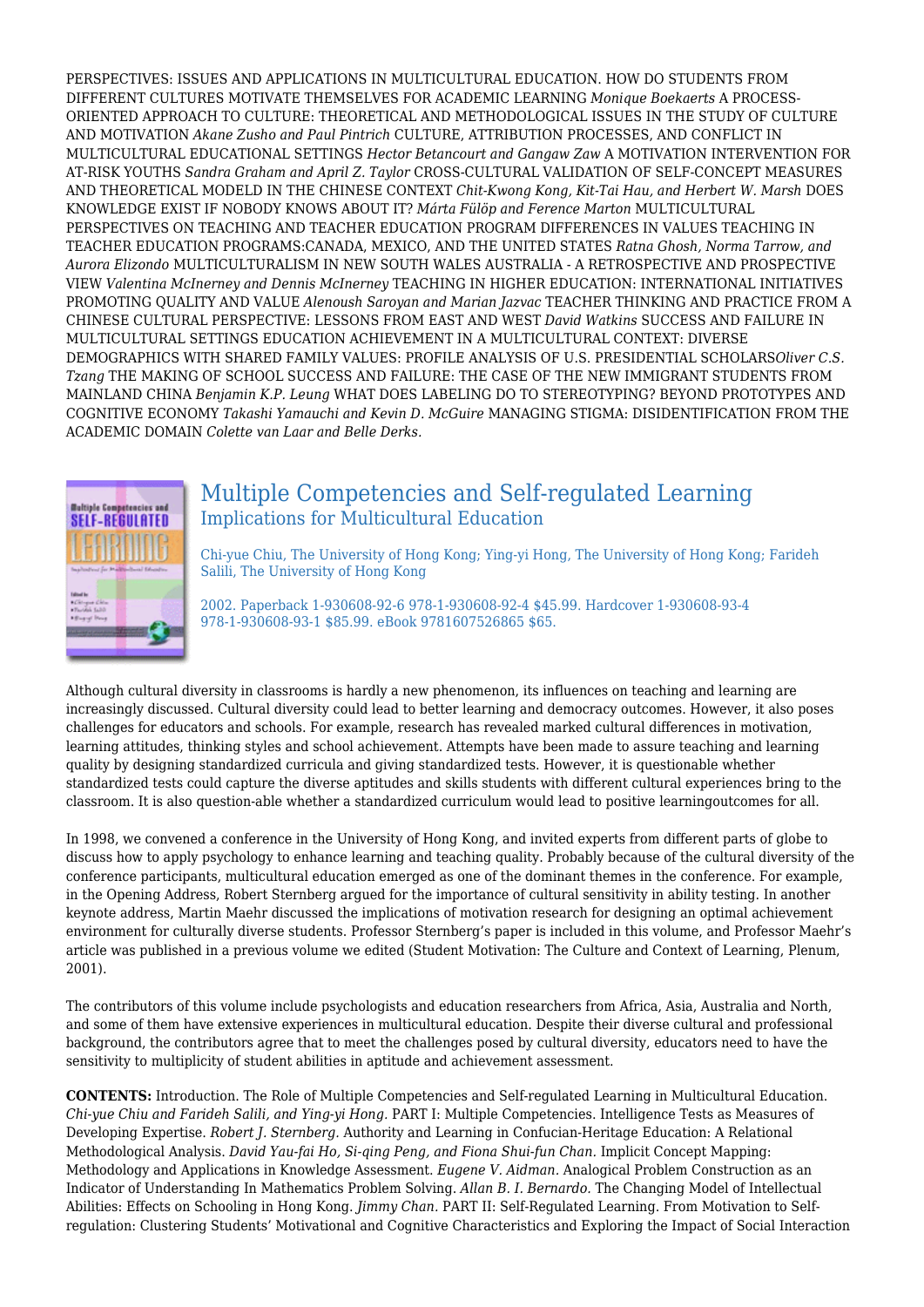on Learning. *Jennifer Archer.* Motivation and Self-regulation: A Cross-Cultural Comparison of the Effect Of Culture and Context of Learning on Student Motivation and Self-regulation. *Farideh Salili, Ho-ying Fu, Yuk-yue Tong, and Diana Tabatabai.* Why Pursue a College Education? The Influence of Early Reflection and Goal Orientation on Adjustment During The First Semester. *Regina Conti.* Motivational Change and Transition in the Transition from Primary School to Secondary School. *Judith MacCallum.* Implicit Theories and Coping with Achievement Setbacks. *Wai-man Ip & Chi-yue Chiu.* Relationship Between Academic Performance and Use of Self-Regulated Learning Strategies Among Form Iv Students in Zimbabwe. *Alex R. Matambo.* An Investigative Research in Teaching and Learning in Chinese Societies. *David Yau-fai Ho, Si-qing Peng, and Fiona Shui-fun Chan.*



### Multicultural Education Issues, Policies, and Practices

Rumjahn Hoosain, The University of Hong Kong; Farideh Salili, The University of Hong Kong

2001. Paperback 1-930608-74-8 978-1-930608-74-0 \$45.99. Hardcover 1-930608-75-6 978-1-930608-75-7 \$85.99. eBook 9781607527855 \$65.

The aim of this book is to present some recent research findings on dif-ferent aspects of multicultural education, thus informing educators of issues, policies and new approaches to multicultural education being used around the world. The chapters that you are about to read document sev-eral important themes in multicultural education. The first chapter by the editors presents an introduction and overview of the field of multicultural education by presenting its goals, historical background, assumptions and conceptual framework so as to set the stage for the chapters to follow. Attempting to cover the many views on different aspects of multicultural education goes beyond the scope of this introductory chapter. However, we have presented the historical origin and some of the recent issues and sug-gestions by prominent scholars including James Bank, Christine Sleeter, Sonia Nieto, Robert Cooper, and Robert Slavin with regards to policies, curriculum contents and teaching approaches in multicultural education.

**CONTENTS:** Preface. Acknowledgments. Introduction. Multicultural Education: History, Issues, And Practices, *Farideh Salili and Rumjahn Hoosain.* Cooperative Learning Programs And Multicultural Education: Improving Intergroup Relations, *Robert Cooper and Robert E. Slavin.* Understanding The Impact Of Disadvantage On Academic Achievement, *Colette Van Laar.* Academic Adaptation Of Asian Migrant Of Overseas Students In Australia And Canada, *Cynthia Leung.* Students As Cultural Beings: Motivation, Learning And Achievement Among Students Of Diverse Ethnic Background, *Clarence Chihung Ng.* Multicultural Education In Latvia, *Iveta Silova And Guntars Catlaks.* Immigration Policy And Multicultural Education In Australia: Charting The Changes, *Bob Hill and Rod Allan.* Validation Of Multicultural Personality Questionnaire Among An Internationally Oriented Student Population In Taiwan, *Stefan T. Mol, Jan-Pieter van Oudenhoven, and Karen I van der Zee.* Education Needs For Cross-cultural Convergence In Family Legal Duties And Reciprocal Responsibilities, *Oliver C.S. Tzeng.* Literature, A Driving Force In Ethnic Identity And Social Responsibility Development, *Nancy Hansen-Kerning and Donald T. Mizokawa.*